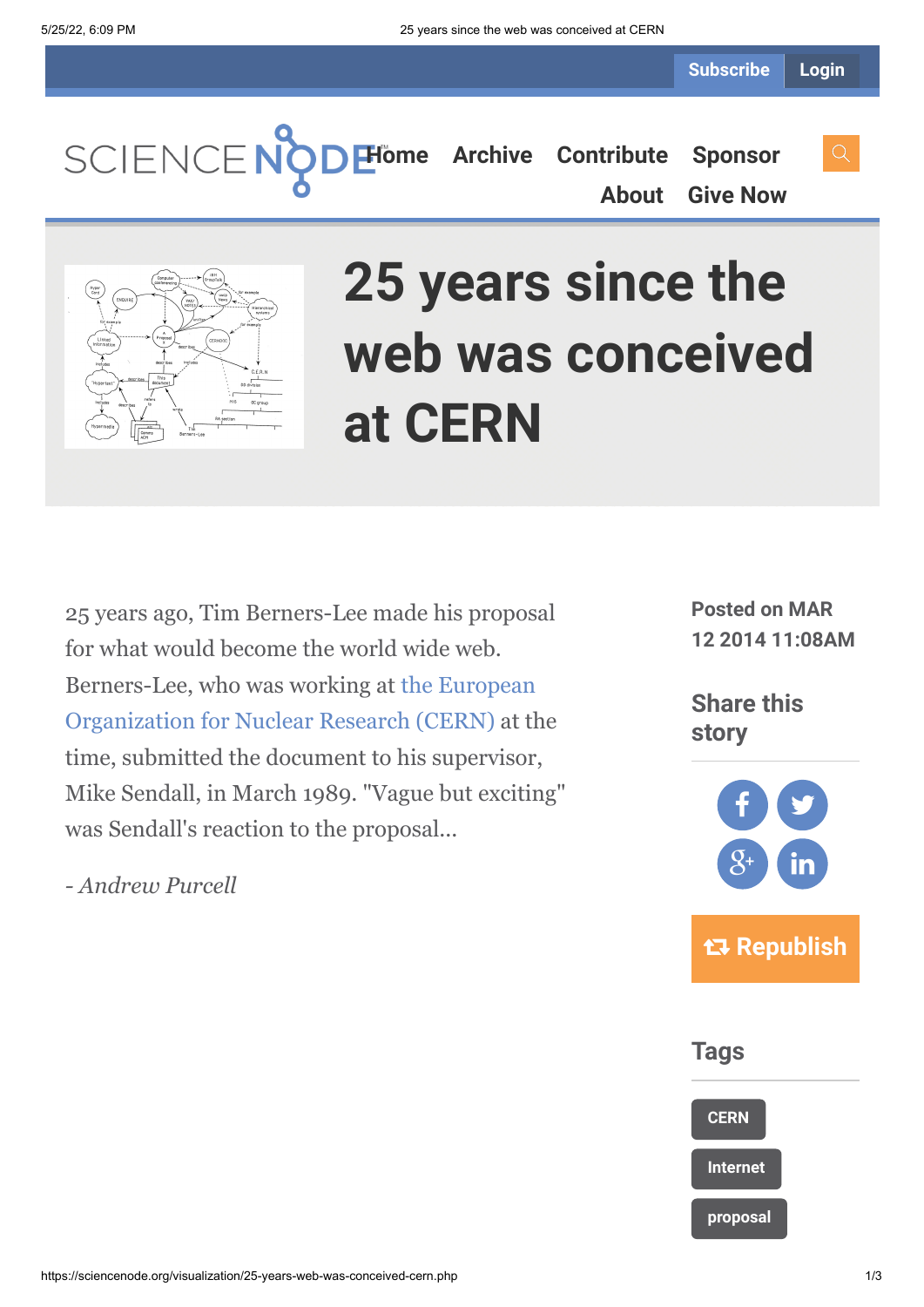**CERN DD/OC** 

Information Management: A Proposal

## **[Tim Berners-Lee](https://sciencenode.org/tag/?tag=Tim%20Berners-Lee) [vague but](https://sciencenode.org/tag/?tag=vague%20but%20exciting) exciting**

**[Web](https://sciencenode.org/tag/?tag=Web)**

**[world wide web](https://sciencenode.org/tag/?tag=world%20wide%20web)**

### Information Management: A Proposal

Vague but exciting ...

Tim Berners-Lee, CERN/DD

March 1989

#### Abstract

This proposal concerns the management of general information about accelerators and experiments at CERN. It discusses the problems of loss of information about accelerators and experiments at CERN. It discusses the problems of loss of information about complex evolving systems and derives a solution based on a distributed hypertext sytstem.

Keywords: Hypertext, Computer conferencing, Document retrieval, Information management, Project control



*The full text of the proposal can be read [here](http://www.w3.org/History/1989/proposal.html). Image courtesy CERN.*